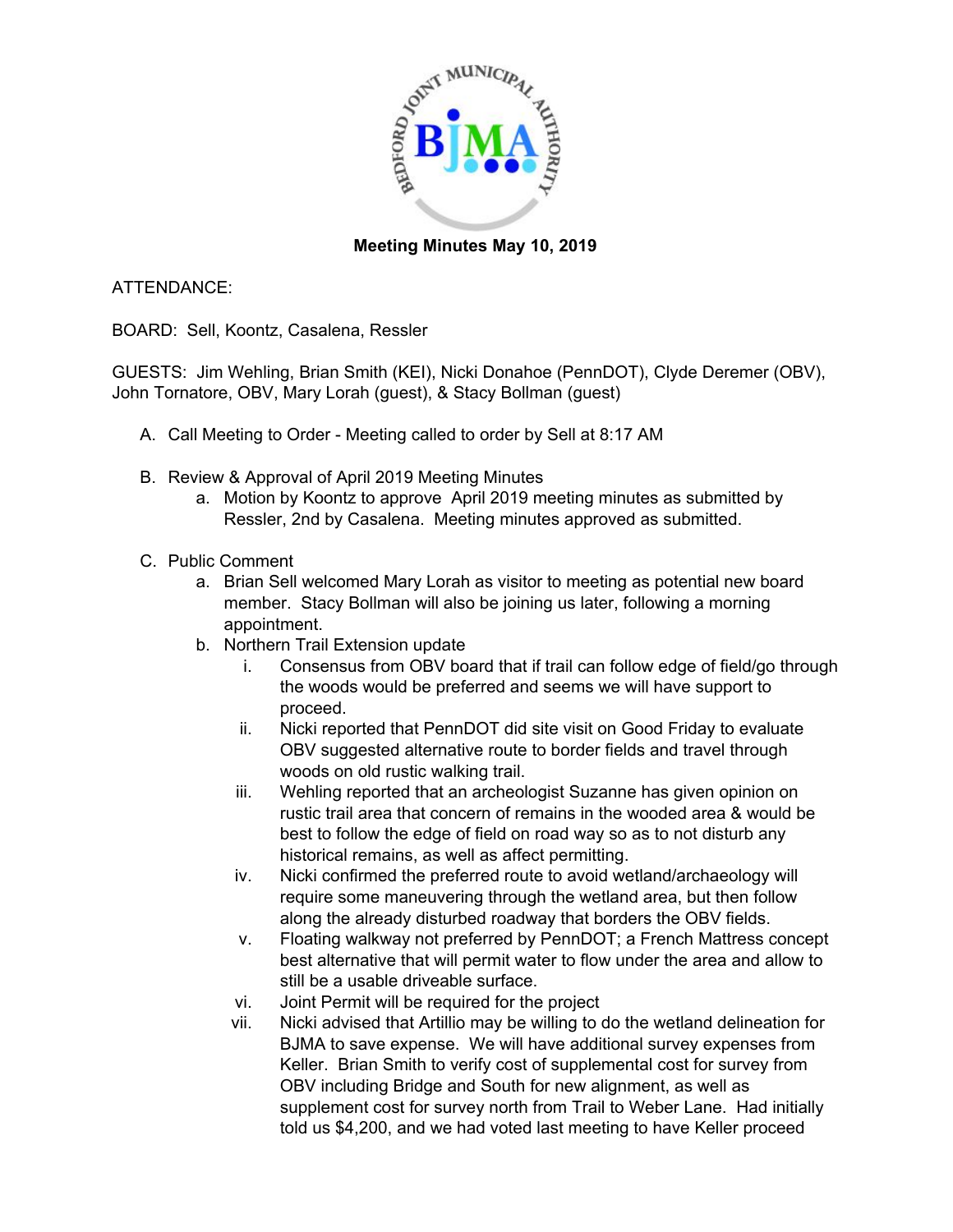if/when we received favorable nod from OBV. Brian will clarify the new survey cost estimate prior to proceeding. Brian will also work on supplementary cost estimate for new scope, new design requirements.

- viii. Nicki will have wetland and archaeology done ahead of Keller doing additional survey work.
- ix. Nicki advised the money already allocated for trail can still be used as long as built in 2022, if on schedule in 2021.
- x. Discussion about permeable surface materials as possible option for certain areas of trail.
- D. Old Business
	- a. Easements for Northern Extension No update at this time, expect will have update in June.
	- b. Horse Use Agreement with Omni Bedford Springs Ressler reported the worked Bill Liedholm and we now have an executed agreement in place, along with proof of insurance naming BJMA as an Additional Insured.
	- c. New Logo/New Name Website/Social Media/Press Release Mary Jo reported that there is a new website template ready, but working on phase 2. Discussed a proposed timeline of July 1 to now unveil new new name, logo, website, social media. Mary Jo will forward link to new site when available for board to review.
	- d. Maintenance Items
		- i. Low Spot between switch back and emergency gate discussed no permit needed to address, but because of additional water from culvert and springs in the area that portion of trail stays wet. Trail surface does not seem to be deteriorating. Plan to wait another year to see if any damage to trail surface.
		- ii. New channel cutting into wetlands downstream of bridge 2 Brian Smith recommends we solidify the bank to prevent further erosion, would need a GP3 permit to address this as a maintenance issue. If don't address expect stream will permanently change to cut through wetlands, which would be destroyed. Brian offered to do GP3 at no expense to BJMA. Casalena made motion to have Brian proceed with GP3 at no cost subject to discussion with Dave Swartzel & permission by Omni to proceed, 2nd by April. Motion carried. Wehling will talk with Dave Swartzel on permittee and permission to proceed, as this is technically Omni property.
		- iii. Rocks under bridge 1 Wehling and Brian Smith investigated site last month. There is some rock movement, but nothing that needs addressed at this time.
		- iv. Bridge Inspections. NBIS Bridge Inspection recommended inspection every 5 years. Brian Smith will review the requirements and advise on recommended inspection(s) at our next meeting.
- E. New Business
	- a. Letter of Support for SAMA GTRP Application following further conversation with Gerry Hawk, SAMA has elected not to proceed with the GRTP application at this time.
- F. Reports of Officers
	- Chairman -
	- Secretary Wait until June to decide on July meeting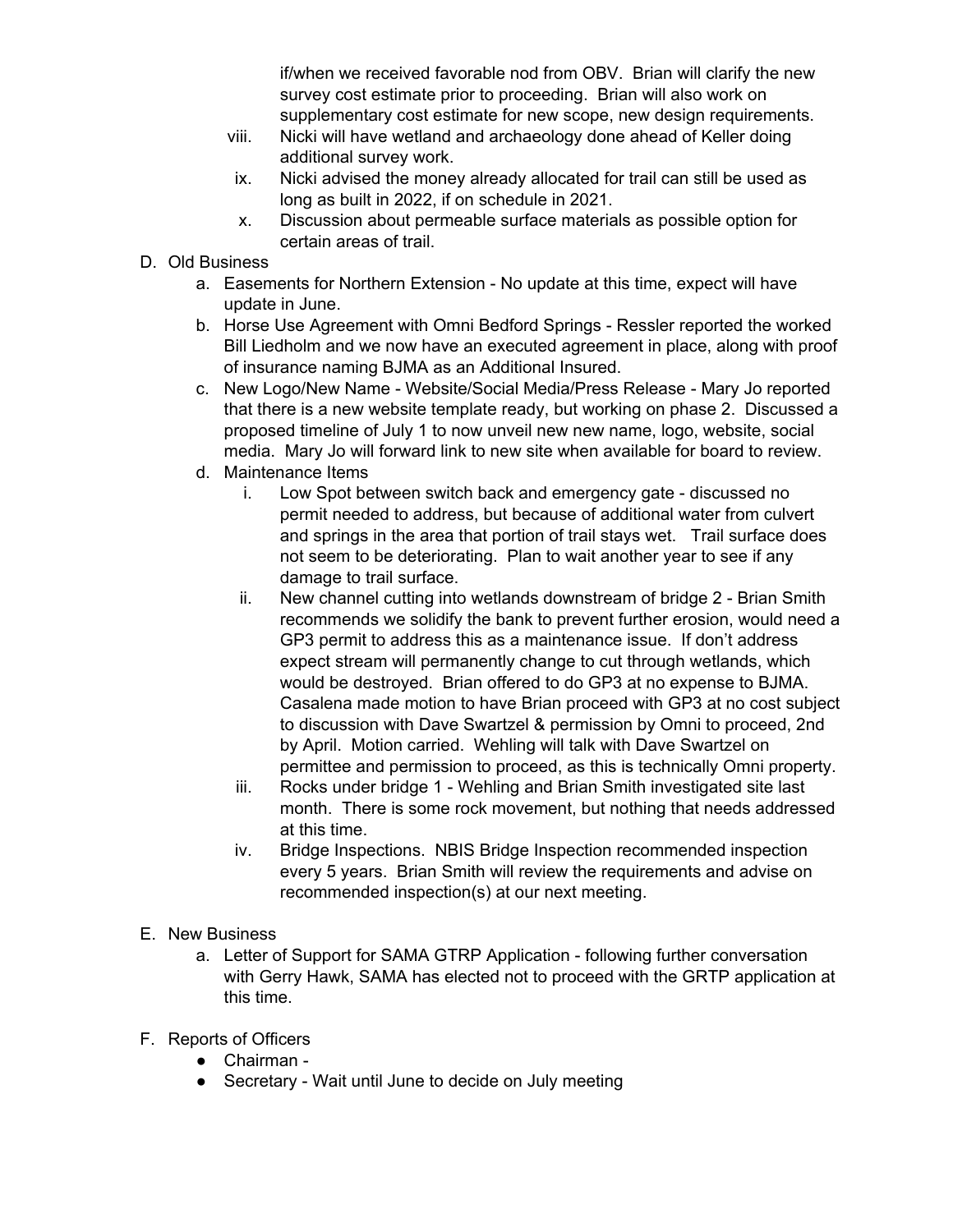- Treasurer Presented attached Treasurer's Report. Motion by Sell to accept Treasurer's Report and pay bill. 2nd by Casalena. Motion carried. Koontz also reported Tax Return prepared.
- Secretary-Treasurer Max Schaale will be attending next meeting to discuss his Eagle Scout project. Mary Jo will walk trail with Max to determine best location for bike fix station. Mary Jo unable to attend June or July meetings.

Motion by Sell to adjourn meeting at 10:00 am, 2nd by Casalena. Meeting adjourned.

Next Meeting will be June 14th, 2019 @ 8:15 AM